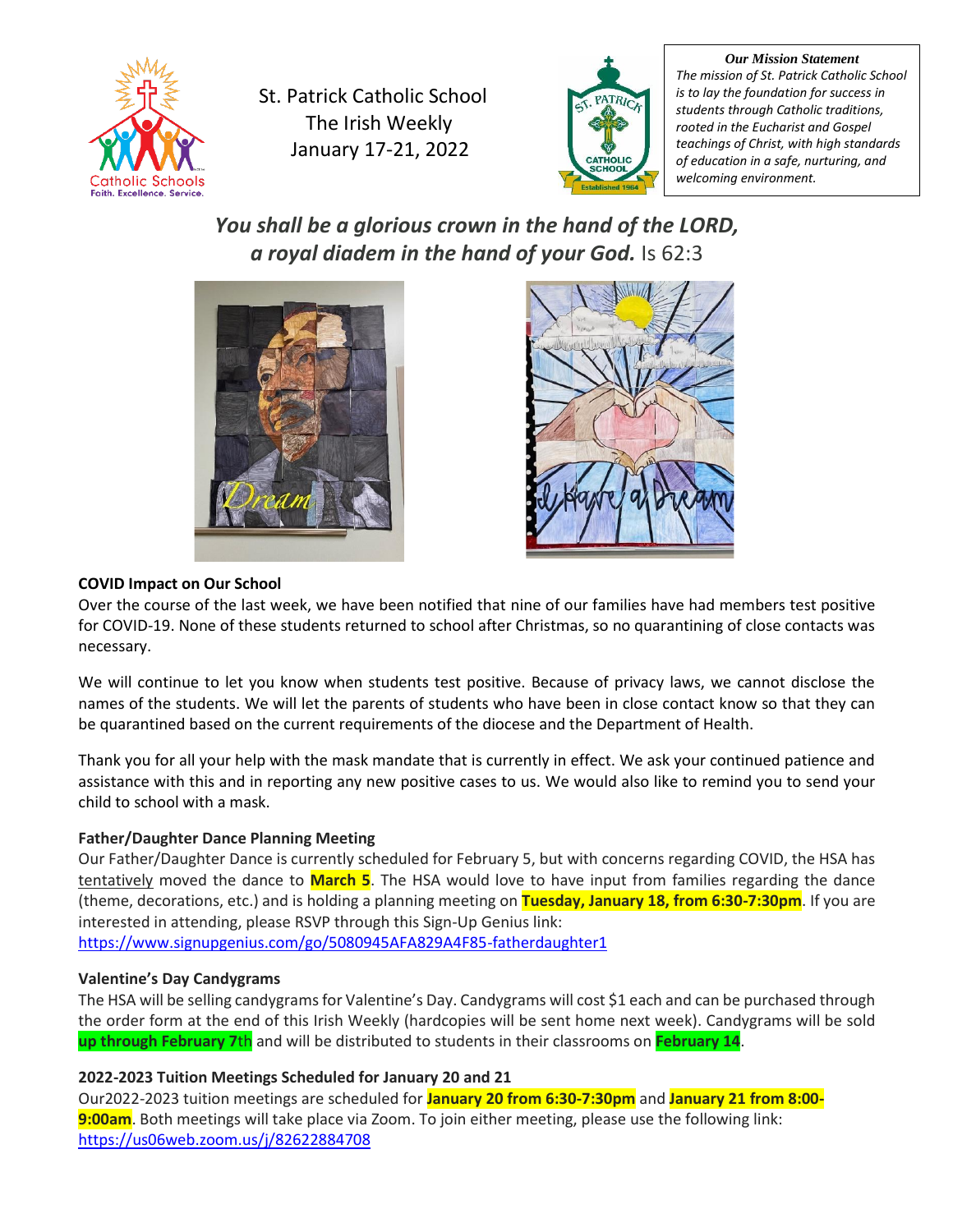## **No School on January 17**

To commemorate Dr. Martin Luther King, Jr. Day, there will not be school on **Monday, January 17**.

# **Final Week for 8th Grade Yearbook Ads**

We know everyone has been busy with the holidays, so we have extended the deadline to purchase an ad for your child to be included in the 2021-2022 school yearbook. **The new deadline to submit your photos, text and payment is Friday, January 21, 2022.** This is a firm deadline to allow us time to create the ads and put them in the yearbook. If you are interested, please complete the attached form. Our PreK-3 teacher, Ryanne Wilkerson, creates the ads for you, so all you have to do is provide her with high resolution photos, and the text you would like to include. It would also be helpful if you could include information about your child, such as his or her favorite color and interests (like sports or the beach), so she knows what to include in the ad.

## **Volunteers Needed for 10am School Mass on January 30**

Our next Sunday 10am School Mass will be on January 30. Our 3<sup>rd</sup>-5<sup>th</sup> Grade will be hosting the Mass and the coffee and donuts that follow. If you are a 3<sup>rd</sup>-5<sup>th</sup> grade family and would like to volunteer to help at the Mass, please use the following Sign-Up Genius link to do so[: https://www.signupgenius.com/go/5080945AFA829A4F85](https://www.signupgenius.com/go/5080945AFA829A4F85-intermediate) [intermediate](https://www.signupgenius.com/go/5080945AFA829A4F85-intermediate)

## **Art Help Wanted**

Our art show will be held on **February 3**. Mrs. Allen needs two parent volunteers to assist her. If you are interested, please contact her at [ajallen@spcsjax.org.](mailto:ajallen@spcsjax.org)

Mrs. Allen is also looking for clipboards for students to use in working outside. If you have spare clipboards to donate, please bring them to the school office. She is looking to collect 26 altogether.

## **From Bishop Snyder High School**

*You are cordially invited to attend Bishop John J. Snyder High School's Open House on Saturday, January 22nd at 12p.m. Meet our administrators, faculty, coaches and students to learn why so many families choose Snyder. The High School Placement Test will also be administered that morning. To sign up or learn more, visit [www.bishopsnyder.org.](http://www.bishopsnyder.org/)"*

#### **This Week-At-A-Glance**

#### **Monday, January 17**

• Dr. Martin Luther King Jr. Day—No School

#### **Tuesday, January 18**

- Fundraiser Dress Down Day, \$5 donation to participate
- Soccer Shots on Campus
- Father/Daughter Dance Planning Committee Meeting 6:30-7:30pm in the Parish Hall
- Soccer vs. St. Michael (Away—Bailey Road Fields, 4pm)

#### **Wednesday, January 19**

• Soccer vs. Epiphany (Away, 4pm—team will be dismissed at 2pm)

#### **Thursday, January 20**

• 2022-2023 Tuition Meeting via Zoom 6:30-7:30pm

#### **Friday, January 21**

- 2022-2023 Tuition Meeting via Zoom 8:00-9:00am
- Deadline for purchasing  $8<sup>th</sup>$  grade ads in the school yearbook